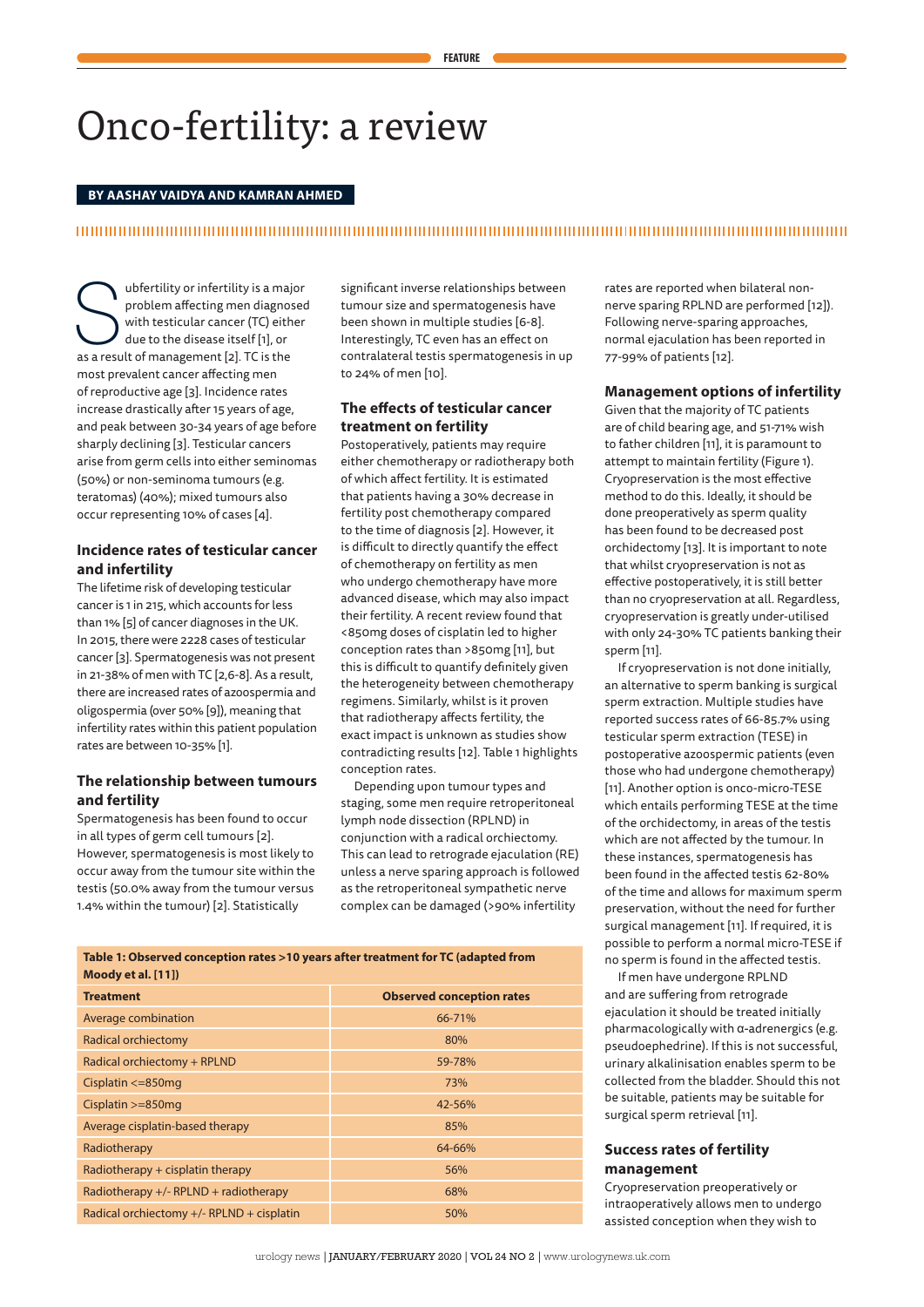conceive. Men with suitable semen can choose to undergo intra-uterine insemination whereas those with fewer high quality sperm can undergo intracytoplasmic sperm injection (ICSI). In men who underwent cryopreservation preoperatively, success rates of 31-82% have been reported [12].

Whilst not specific to TC, for men who choose to have cryopreservation and then have chemotherapy, success rates for artificial insemination and ICSI are reported to be 11.1% and 30.5% live birth rates respectively [14]. Importantly, these rates did not vary compared to fresh ejaculated sperm rates. Similarly, in men with TC who have undergone chemotherapy and then have had a micro-TESE combined with ICSI, live birth rates of 29-42% have been reported [12].

It is important to note that patients are still able to conceive naturally after undergoing TC treatment varying from 50- 85% (10 years post treatment) depending upon the treatment undergone.

#### **Cryopreservation issues**

The poor uptake of cryopreservation can be attributed to many reasons. Firstly, far too few men are referred to the service, with only 42-50% of oncologists discussing cryopreservation [11]. It is especially concerning that those with worst prognoses are the least likely to be referred [11]. Ultimately, it is a man's choice if he wishes to cryopreserve and 50% of men do not wish to [15]. Other reasons that men decline cryopreservation include wanting to start chemotherapy (31%), not being offered (18%) and cost (9%) [15]. In the UK, the cost for this is borne by the NHS.

# **Psychological issues related to TC**

Like most cancers, testicular cancer is known to cause psychological issues. As can be expected, men who are unable to father children are affected by this, with 51.9% men reporting moderate-severe distress [16]. Furthermore, men who achieve paternity have a significantly improved quality of life compared to those



Figure 1: Summary of the management of pathway options for fertility treatment in TC.

**TAKE HOME MESSAGE** who do not achieve paternity [17]. A related issue is that men can develop erectile dysfunction post TC treatment [18], which further affects their chances of conceiving.

#### **Summary**

Testicular cancer is the most prevalent cancer in men of reproductive ages and has a major impact of fertility. However, proper preoperative counselling provides men with the opportunity of cryopreservation in the NHS and identifies azoospermic / oligospermic men, who could benefit from an onco-micro-TESE. Even if these approaches are not followed, surgical sperm retrieval is still an option. All of these options allow men to father children successfully, which has been shown to improve their quality of life.

- Testicular cancer is the most prevalent cancer in fertile males and can significantly affect fertility.
- Men need to be properly counselled regarding these issues and their options to maintain fertility.
- Preoperatively, patients' baseline fertility must be assessed to see which fertility treatment is most appropriate.
- There are many options to maintain fertility; cryopreservation is preferable but if this is not possible, there are many alternatives that can be pursued, even postoperatively.
- Men should be reviewed and counselled regularly regarding fertility during all stages of treatment – it is never too late.